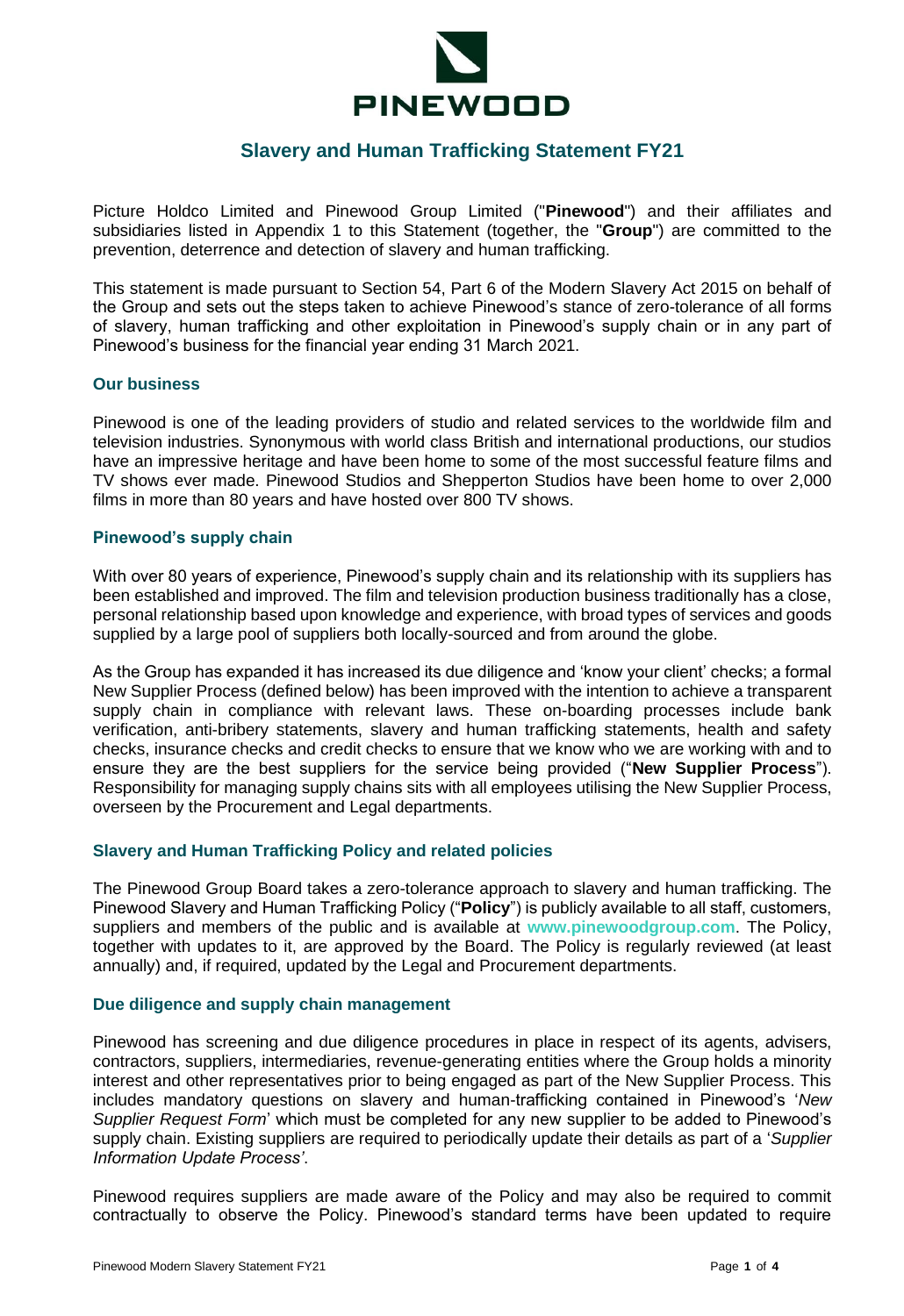absolute compliance with the Modern Slavery Act as a condition of contract. In the event of any breach, Pinewood may in its sole discretion terminate suppliers' contracts. All contractors attending Pinewood's premises are further required to comply with Pinewood's Contractors Code of Conduct. This contains reference to the Policy and requires contractors answer additional questions relating to compliance with the Modern Slavery Act.

Regular updates and supplier-tracking meetings are held between the business units by the Procurement and Legal, together with regular meetings and updates with Pinewood's suppliers. Pinewood provides relevant staff with training on the scope and application of the Policy at appropriate intervals, as well as relevant updates and reminders to staff on their obligations. All Pinewood employees and suppliers should know how to identify or prevent slavery and human trafficking.

#### **Film & Television Industry – Principal Risks**

Key "risk areas" particular to the film and television industry in relation to slavery and human trafficking arise in the use of freelancers, contracts, operations and businesses across international borders and the sub-contracting of responsibilities within supply chains. The movement of people internationally within the film production industry is common. This can include travel to filming locations around the world including perceived "high risk" areas for slavery and human trafficking. This raises the risk level. Outsourcing and complicated supply chains also are relevant, especially in relation to difficulties of performing due diligence across-borders.

Pinewood uses its New Supplier Process, the Policy together with other company policies such as the Whistleblowing Policy, Reserved Matters and various internal processes and approvals, as well as contractual documentation, to minimise the risks within its supply chain, together with risk assessments where relevant in relation to specific areas of the business that could have the potential to present a greater level of risk for slavery and human trafficking.

### **Performance Indicators**

We use the following key performance indicators to measure how effective we have been to ensure that slavery and human trafficking is not taking place in any part of our business or supply chains:

- Key factor risk assessments by territory, sector, business type, transactions, outsourcing, department, level of spend, individuals involved, and agencies/partnership relationships;
- Numbers of new suppliers added to the supply chain yearly;
- Incidents and reports from employees or other individuals of non-compliance;
- Suppliers terminated for breach of the Policy;
- Number of potential suppliers with poor or non-existent slavery and human trafficking policies or a reluctance to co-operate with the New Supplier Process;
- Number of potential suppliers refusing to accept slavery and human trafficking language or attempts to substantially modify the language included in their contractual terms;
- Number of suppliers in compliance;
- Periodic review of contractual language and know-how as necessary; and
- Numbers of Pinewood staff trained on the Policy.

#### **2021 Updates**

Key updates and changes in the last financial year have been:

- Ongoing diarised monthly internal meetings for business units with Procurement and Legal to oversee all supply chain management issues, and improved tracking of suppliers. In FY21 we widened out the formal department meetings to additional teams such as Human Resources and Technology, which previously undertook ad-hoc reviews of their suppliers and supply chains;
- Consideration of supply chain management and adaptions, including additional technology resources to enable remote tracking and videocall supplier updates, in light of COVID-19 and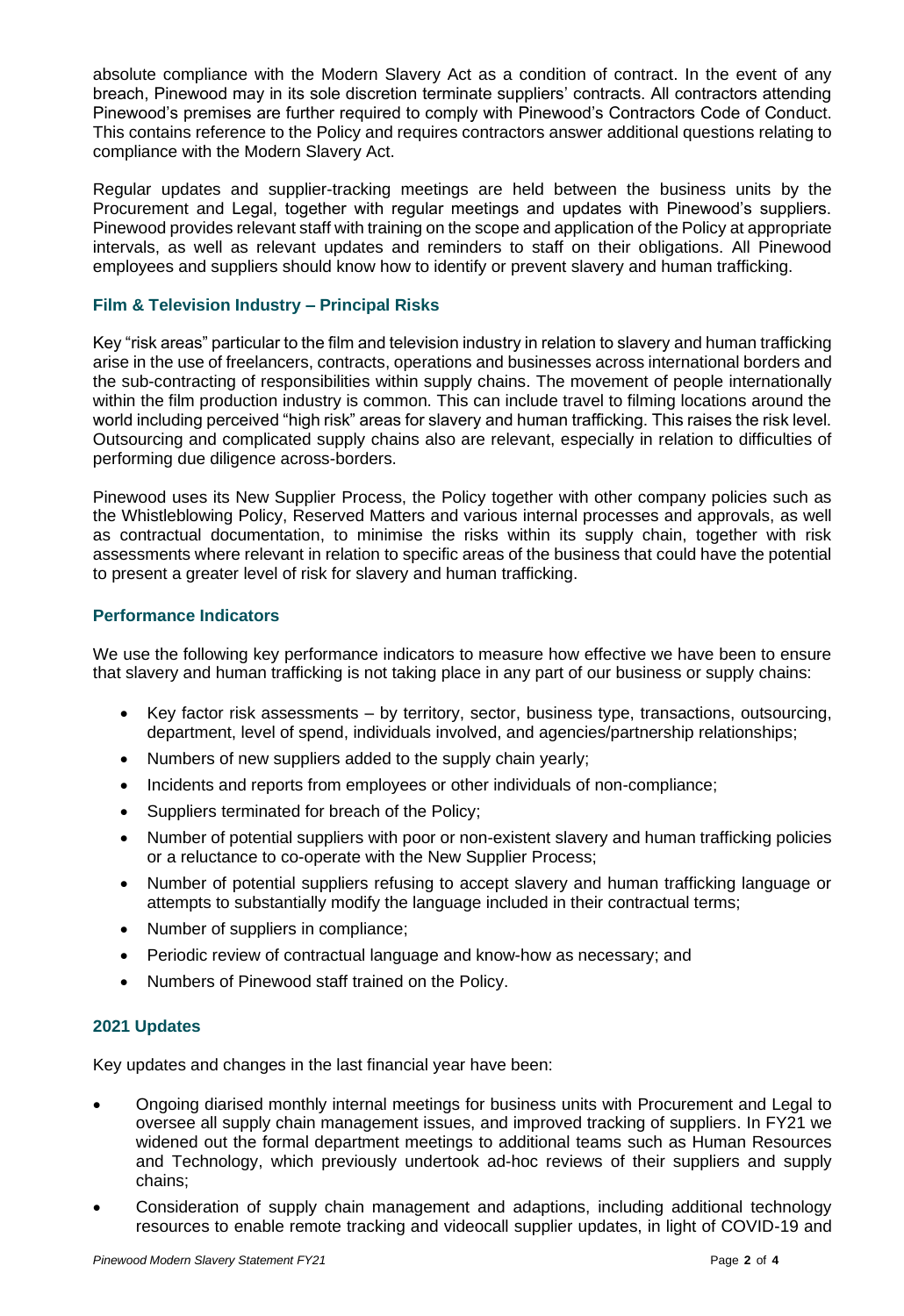improved automation and systems for Finance and supplier management;

- Several key supplier contracts were tendered during FY21, involving full reviews and due diligence of tenderer policies and processes in relation to tackling slavery and human trafficking and contractual provisions included in the resulting Services Agreement;
- Continuing to add contractual protections and provisions on anti-slavery and human trafficking in all new contracts and standard terms;
- Risk-focused procurement process, amending/updating questions on the New Supplier onboarding process and tenders and requesting suitable evidence and warranties on compliance;
- Filing of strike off applications for dormant UK and Irish entities completed as part of the ongoing entity review process. Seven entities were struck off/removed from the Group in the year ending 31 March 2021, including three international-incorporated entities in Germany, Ireland and Canada; and
- The Group continues to take a risk-based approach to evaluate its supply chain and to contact the Group's key suppliers with specific and bespoke reminders of their obligations, including to our on-site caterer, security and cleaning providers.

## **Future Plans**

For the next financial year, the Group plans to focus on:

- Centralised documenting of procurement processes to be completed before the end of 2021;
- Modern Slavery training for all new starters who joined Pinewood in 2021 and refresher sessions for all staff before the end of 2021;
- Reminder letters to key suppliers and partners; and
- A number of key contractual tenders are due during 2021/2022, so enhanced screening and due diligence processes will be undertaken.

## **Board Approval**

The Group Board approved this Statement on 6 September 2021 and authorised Paul Golding to sign accordingly.

**Signed:** 

**Paul Golding Chairman and Acting Chief Executive Officer Date: 6 September 2021**